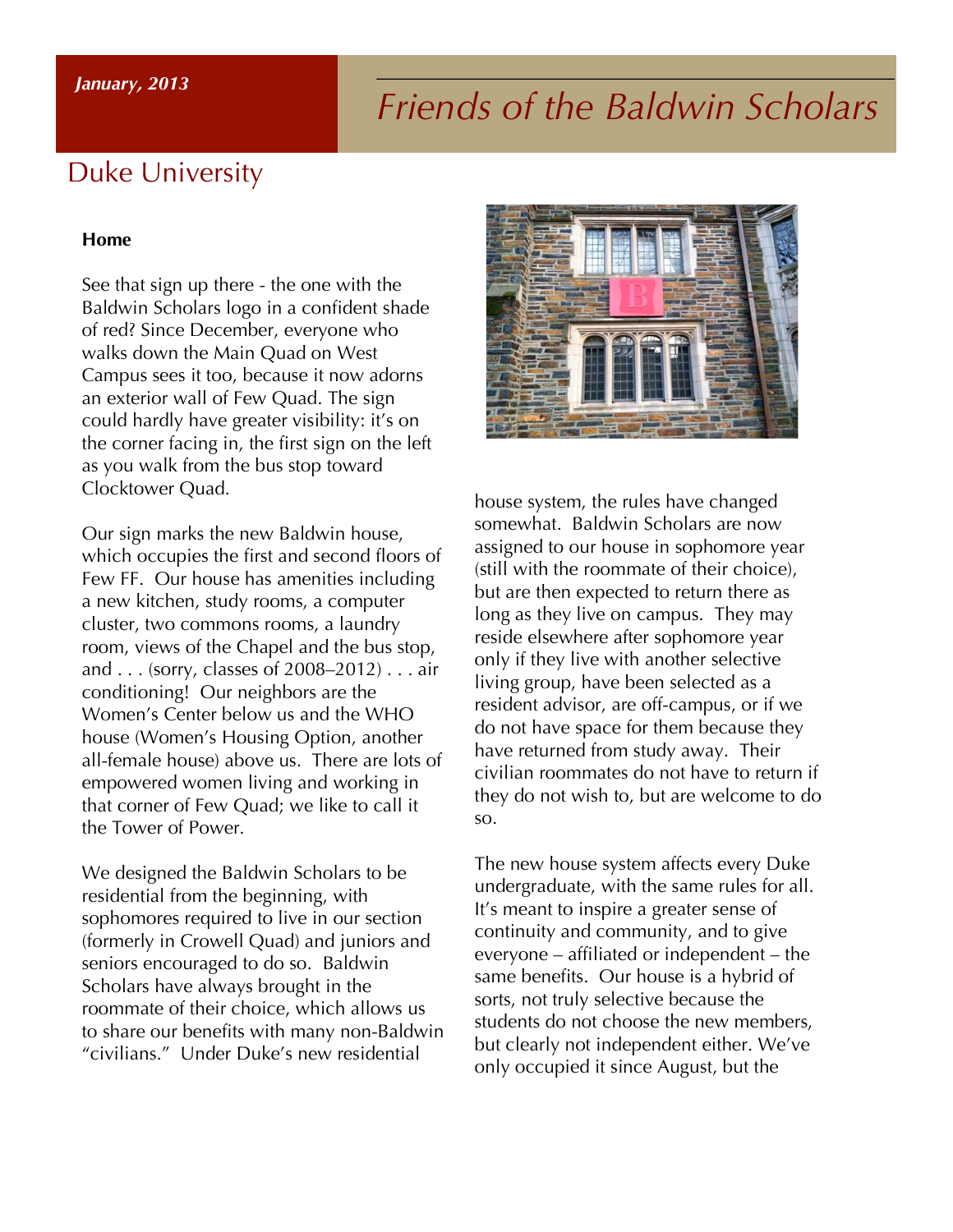reviews are glowing so far. Students love the location and the amenities, but they also love having so many smart, driven women in close proximity. The Baldwin house encourages greater interaction between the class years, as sophomore, junior and senior Baldwins are jumbled up amongst the two floors. Their initial bond is with their own class and their mentor family, but the house allows us to expand that bond and to foster closer relationships between all the women in the program.

As for me, I get a thrill every time I walk by the sign. Its prominent location tells me that the Baldwin Scholars have arrived. We're not tucked into a back corner; we're occupying some of the most prominent real estate on campus. How different from the early years of coeducation at Duke, when some alumnae reported that walking down that same quad involved facing a gauntlet of men on benches, holding up signs rating their attractiveness. We all know we have more work to do, but I'm encouraged to see our students in the proverbial corner office, and hope it encourages them to see that Duke – and the wider world – has a place for them, front and center.

Donna Lisker, Co-Director of the Baldwin Scholars Program

### *Sarah Weddington, attorney and activist*



Monday, February 25 7p.m. Reynolds Theater, Bryan Center

This event is free and open to the public.

We are pleased to announce the eighth talk in the Jean Fox O'Barr Distinguished Speaker Series.

In honor of the  $40<sup>th</sup>$  anniversary of Roe v. Wade, the Baldwin Scholars program has invited Sarah Weddington, the attorney who, at age 26, argued this landmark case before the U.S. Supreme Court.

Special thanks to the Muglia Family Foundation for their generous sponsorship of this annual event.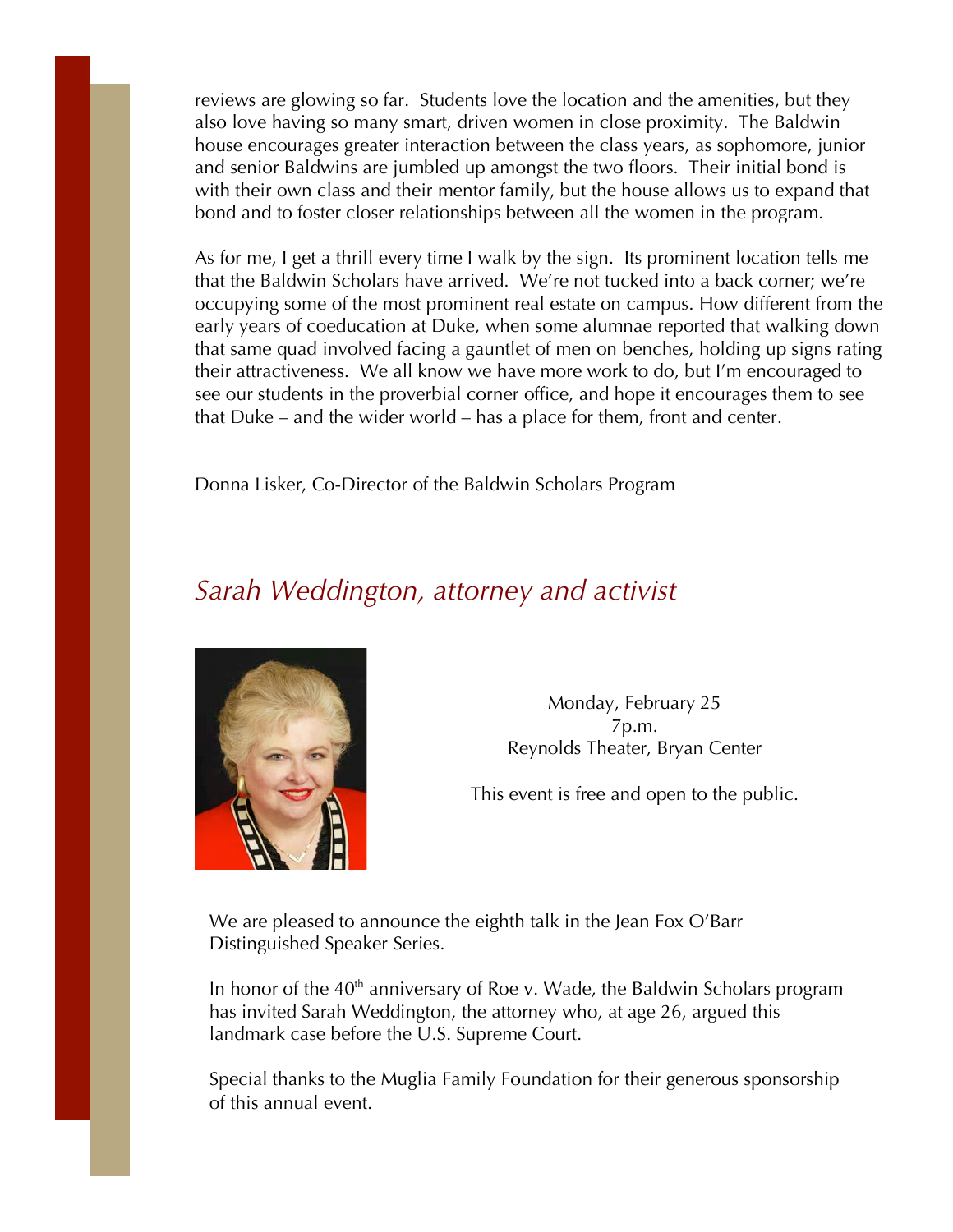### *What's at Stake?*

The Baldwin Scholars decided on the timely theme of "Women and Politics" for the fall semester. The culminating event was a debate about important issues for women in the presidential debate.

Raj De (T'13, top right photo) deserves major credit for leading this successful initiative. Ellie Schaack (T'14) served as the moderator and Samantha Lachman (T'13, speaking in top left photo) as one of the four panelists.







### *An Exciting Announcement from Dr. Jean O'Barr*

As many of you know, Dr. O'Barr recently retired from Duke after a legendary career as a faculty member and administrator. She left a significant legacy to the institution through Continuing Studies and Women's Studies, a department she founded and led for two decades. She has continued to provide the Baldwin Scholars program with vision and sage advice.

Dr. O'Barr taught the Baldwin Scholars senior seminar, "Women and the Professions," for four years. The course is an investigation of women and work from historical, present day and future perspectives. If we had a dollar for every time a Baldwin Scholar alumna exclaimed, "Everything Dr. O'Barr taught us about the professional world is true," WE could retire!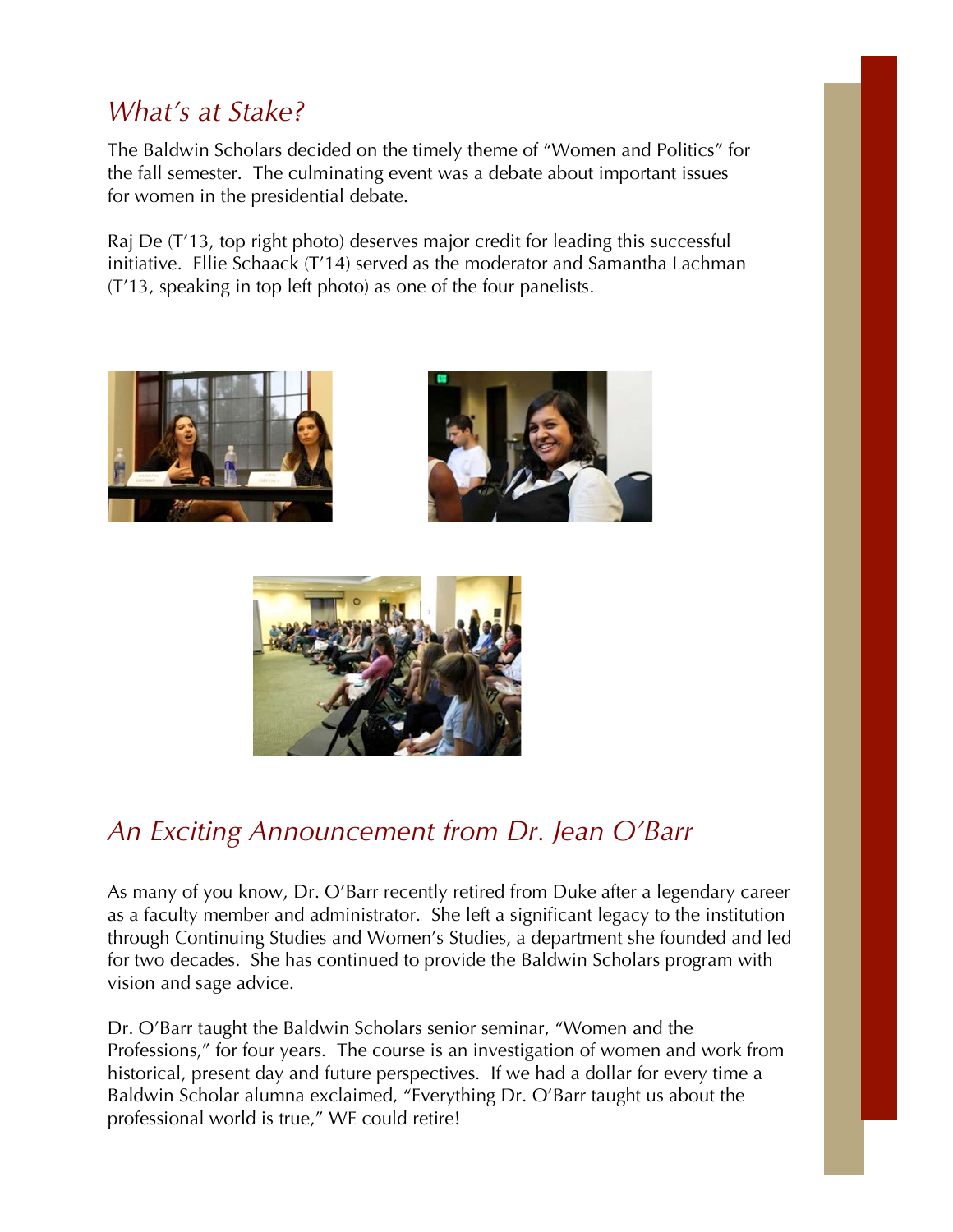Dr. O'Barr is publishing a collection of her talks. *Transforming Knowledge: Public Talks on Women's Studies 1976-2011* will be available as an ebook and print on demand in February from She Writes Press.

#### From the book summary:

O'Barr offers a historical archive of how we were thinking about feminism, women's studies, and the transformation of knowledge over four decades. She tells a detailed story of what it looked like to change both knowledge and structures on a university campus. [Her talks] are a record of her journey, a personal one that paralleled the growth of the women's movement and a professional life that paralleled the development of Women's Studies.

Feminists everywhere, pondering how to move forward to change the institutions we are part of and the knowledge we share, will find both specific examples and overall inspiration here.

### *Class of 2016 Baldwin Scholars profiles*

Meet the ninth class of Baldwin Scholars! The class includes 16 Trinity and two Pratt students and one varsity athlete. The new Baldwin Scholars hail from nine states and four foreign countries. Their interests include dance, environmental issues, medicine, astrophysics, travel, and animal ethics.

**Aarti Asrani** hails from Chapel Hill, NC. She is interested in Public Policy as a potential major and is passionate about helping girls in developing countries have access to education. She is a member of Duke Dhamaka, a competitive and high-energy bhangra dance team.

**Hanan Awel**, from Springfield, VA, defines herself by her Ethiopian heritage and upbringing in a dual-faith family. She is the first in her family to be born in the United States and the first to attend college. She is pre-med and interested in global health issues.

**Audra Bass** is from Winston-Salem, NC. She is an aspiring zoologist and has already acquired a position at Duke's Lemur Center. She wants to learn about world religions and is a poet.

**Rebecca (Becky) Bauer**, from Orinda, CA, is a survivor of childhood cancer. She is a Pratt engineer and was elected freshman class president in the Engineering Student Government.

**Chandra Christmas-Rouse**, from Temple Hills, MD, is also a Pratt engineer interested in environmental issues and sustainable development. She is a Duke Student Government senator and is involved in the Black Student Alliance and the Kenan Institute for Ethics.

**Nourhan Elsayed** hails from St. Petersburg, FL and is a University Scholar at Duke. She is pre-med and interested in pursuing a Women's Studies major. Her goal is to open a medical clinic for Arab women in the Middle East. Nourhan plays club rugby.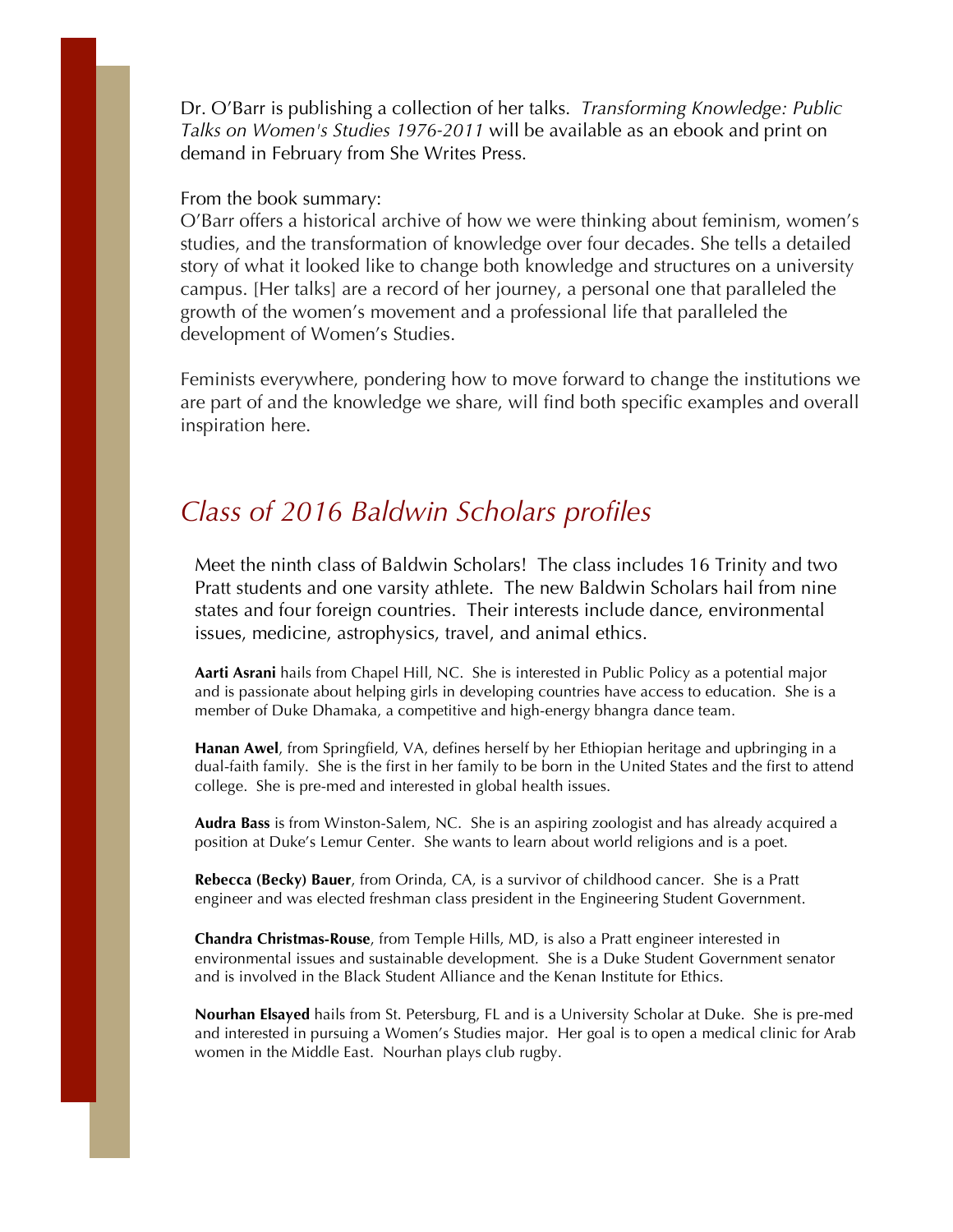**Kimberly Farmer**, from Gilbert, AZ, is interested in public policy, Arabic, and economics. She serves as a Senator on the Durham/Regional Affairs committee of Duke Student Government.

**Katherine (Katie) Fernelius**, from Rancho Santa Margarita, CA, is an A.B. Duke Scholar. She has diverse interests in film, politics, neuroscience, and writing and is most passionate about mental health advocacy.

**Suhani Jalota** is an international student from Mumbai, India. She is active in social change and has worked in the Mumbai slum communities and with the homeless in Durham. She is a member of the Hindi Students Association and plays badminton. Suhani is especially intrigued by the social messaging conveyed by Hindi soap operas!

**Daisy "Nash" Mepukori** is also an international student, from the Maasai tribe in Kenya. Nash declares that she is not a daisy! She attended the African Leadership Academy boarding school and is drawn to global health issues.

**Gayle Powell** is from Easton, CT. She is interested in education and public policy. She has committed herself to the Kenan Institute for Ethics, writing for their magazine, and working on refugee issues.

**(Michelle) Arianna Price**, from Tucson, AZ, is connected to her Jewish faith and community. She is interested in an Economics major and is potentially pre-vet.

**Caroline Steiblin** is an international student from Switzerland. On campus, she is involved at the Women's Center and with Rince Diabhal, Duke's Irish dance team. Caroline is interested in majoring in physics.

**Gloria Tomlinson** hails from Escondido, CA. Her high school involvement in a service club has led her to interests in political science, law, and human rights. Gloria dreams of working for the United Nations.

**Maurlia Upchurch** is from Decatur, GA. She is interested in neonatology and immunology and will enthusiastically describe her research with dairy cows! Maurlia is involved with the Black Student Alliance and Future Is Now, mentoring young girls.

**Sarah Urdahl**, from Houston, TX, is a Varsity field hockey player at Duke. She has interests in mechanical and aerospace engineering and plans to transfer into Pratt. Despite these significant commitments, Sarah wants to do community service, join a sorority, and study abroad.

**Catherine White** is from Davis, CA. Although she arrived at Duke as a recruited rower, she has been permanently sidelined due to injury. She is involved in the Duke Women's Mentoring Network and is considering a Women's Studies major.

**Kalifa Wright** is originally from Aurora, IL but spent her last three years of high school in Uganda. She plans to pursue medicine and will major in either psychology or neuroscience.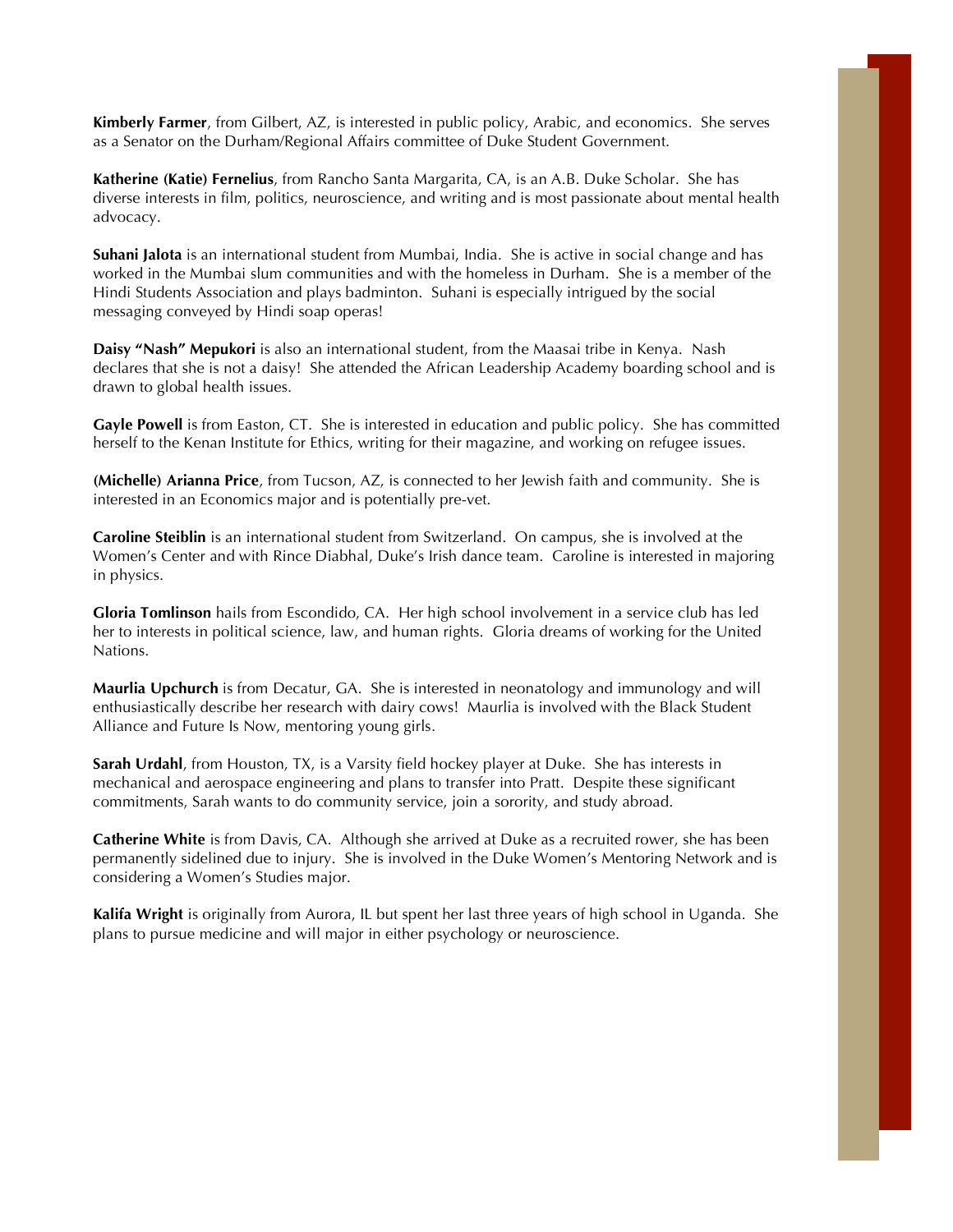## *Baldwin Alumnae Spotlight: An Interview with White House Intern Maab Ibrahim, T'12*

#### **What are your primary roles and responsibilities as an intern?**

As an intern with the Domestic Policy Council, each day is exciting and different. I work primarily with the White House Office of Faithbased and Neighborhood Partnerships. The Office works to advance the Administration's policy objectives and partnerships with faithbased and community organizations. That work includes many of the President's signature initiatives, such as the President's Fatherhood



and Mentoring Initiative, which promotes responsible fatherhood; the Together for Tomorrow Challenge, which supports congregations and community organizations that help low-performing schools; the congregation-based Job Clubs Initiative that helps put Americans back to work and President Obama's Interfaith Campus Challenge, which connects students of different faiths together to serve their community.

My responsibilities include assisting in daily operations, coordinating with our federal agency partners, and conducting policy research. Outside of my office, I frequently participate in White House intern programming, which includes professional development workshops, a weekly speaker series and community service projects.

#### **What have you noticed about the culture for women in your work environment?**

Since his first day in office, President Obama has tirelessly advocated for and alongside women. His efforts to improve work standards for women began by signing the Lily Ledbetter Fair Pay Act as his first piece of legislation and issuing an executive order to form the White House Council on Women and Girls. This is an environment where such principles are valued. Women and their advocates bring a unique perspective to policy and it is empowering to see them in action.

#### **How are you applying the skills and experiences from Baldwin in this role?**

The Baldwin Scholars Program challenged me to think critically about campus culture and societal norms, using tools to work with various stakeholders and develop innovative solutions. My office plays a similar role partnering with faith-based and community groups to advance the President's agenda. The tools Baldwin provided-- academic seminars, networking and public speaking workshops and a network of campus leaders--- allowed me to develop a professional and leadership skillset that I frequently draw from while interning at the White House. Most importantly, the Baldwin Scholars Program encouraged me to seek feedback on my performance from mentors and implement a process of self-evaluation and reflection. Both of these skills are highly valued at the White House.